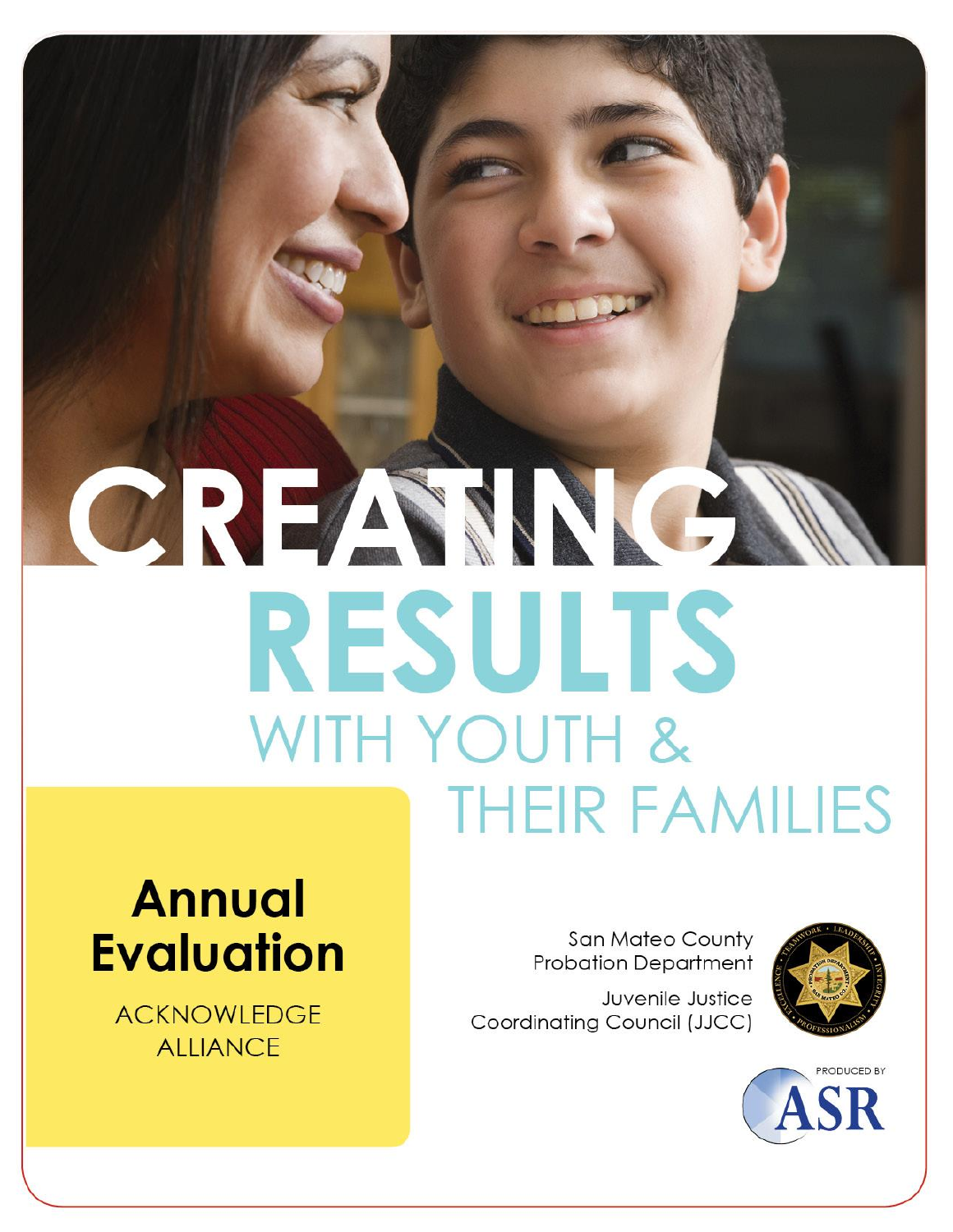## **TABLE OF CONTENTS**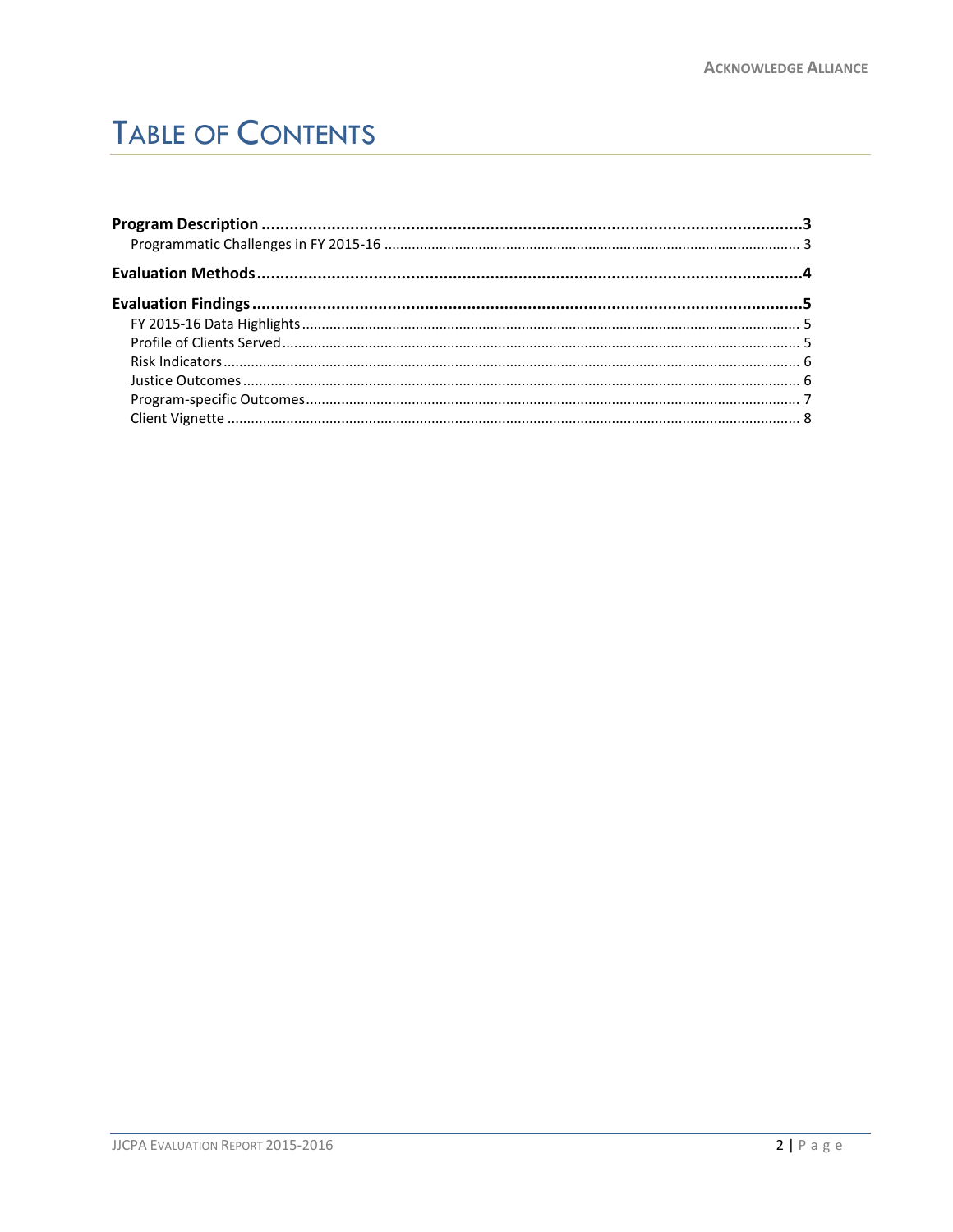## <span id="page-2-0"></span>PROGRAM DESCRIPTION

Acknowledge Alliance is a community-based mental health organization located in Mountain View. The mission of Acknowledge Alliance is to help children and adolescents develop their capacity to rebound from hardship and adversity and grow to become competent adults. They foster resilience and the building of trusting relationships, thereby empowering youth to realize their fullest potential.

San Mateo County Probation Department funds two programs at Acknowledge Alliance: 1) Court and Community School Counseling Program and 2) Transition Program.

Throughout the academic year, the **Court and Community School Counseling Program** provides onsite mental health counseling to youth attending San Mateo County Court and Community Schools. Many youth attending Court and Community Schools must participate in counseling as part of their diversion contract or formal probation terms (completing CCSC's services fulfill the counseling requirement for youth on diversion or formal probation). The program's goals include increasing students' self-awareness, self-esteem, tolerance, and empathy for others as well as preventing delinquency, improving school attendance, reducing recidivism, and improving anger management skills. Specialized individual and group counseling sessions, held weekly, provide opportunities for students to explore experiences, relationships, and feelings in a safe and confidential setting. Students gain insight into their self-destructive behaviors, learn more effective forms of self-advocacy, and develop techniques to address and cope with traumas and pressures in their lives, creating the necessary resiliency skills for lasting change. Sessions are led by graduate student interns in clinical psychology; interns participate in weekly clinical trainings and are regularly supervised by licensed, experienced therapists.

In addition to the Court and Community School program, Acknowledge Alliance offers the **Transition Program,** which provides the same counseling services for students going back to district high schools from the Court and Community Schools. In fiscal year (FY) 2011-12 Acknowledge Alliance operated successful transition programs in two public schools, and added two more in FY 2013-14, now serving students in all 4 Sequoia Union High School District Comprehensive High Schools along with Redwood High School. The program includes individual and group therapy for the students as soon as they land on the new campus (with a direct hand off from our therapists at the SMC Court and Community Schools), pre-enrollment parent meetings at the district high schools and close collaboration between Acknowledge Alliance counselors, and district high school staff to ensure a smooth transition and follow-through.

#### <span id="page-2-1"></span>Programmatic Challenges in FY 2015-16

In the current fiscal year, program staff reported a lower level of enrollment in Court and Community Schools, due to an attempt to reduce expulsions at the district high schools. This resulted in a slightly lower number of youth served at Gateway than in years past. Transportation difficulties remain an issue for some youth being able to consistently attend their counseling appointments at Gateway, but program staff try to be flexible in making time to see youth when they do arrive at school. Staff continue to work with the Court Schools to improve notification when youth are leaving Court schools and transitioning back into District High Schools, so they can identify youth for the Transition Program counseling in a timely manner. There is limited private space for confidential counseling at each of the schools and this prevents the program from being able to place more therapists and see more students during the year. Finally, Gateway youth transitioning back to the San Mateo Union High School District have not been receiving Transition Counseling services as the District has not been in a position to bring Acknowledge Alliance services into their schools.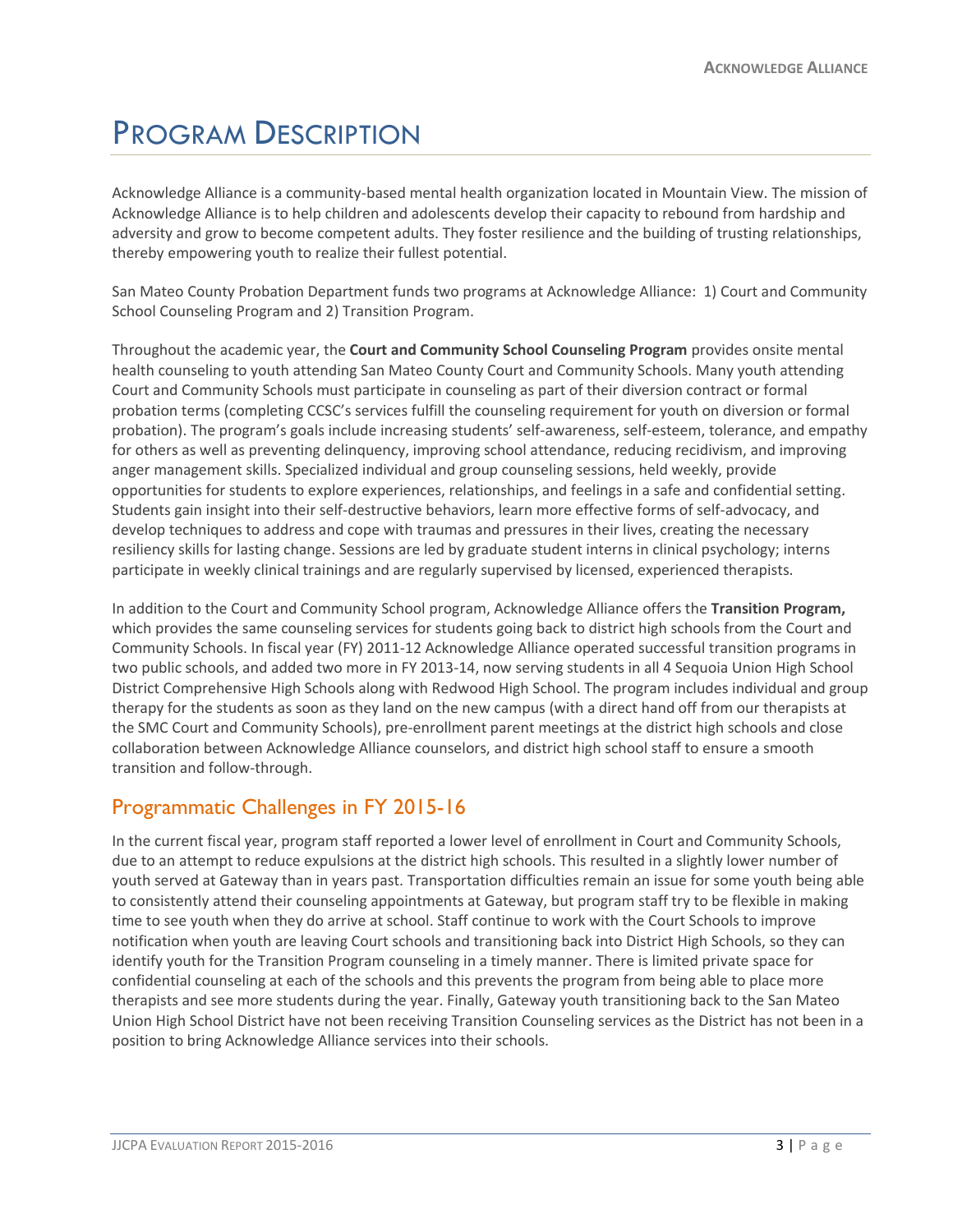### <span id="page-3-0"></span>EVALUATION METHODS

Programs funded by San Mateo County Juvenile Probation (SMCJP) monitor their programs and report client, service and outcome data to the department and its evaluator, Applied Survey Research (ASR). The methods and tools used to collect this data are described below:

*Clients and Services*—Grantee programs collected and entered demographic (e.g., gender, race/ethnicity) and service data (e.g., types and hours of service) for individual clients and entered these in their own data systems prior to transferring the data to ASR for analysis.

*Risk Factors***—**In FY 2015-16, SMCJP implemented two new measures of client risk level, the pre-JAIS and the CANS. Funded programs were asked to complete these measures with existing clients beginning January 2016 and at intake with all new clients subsequently.

- The **Juvenile Assessment and Intervention System** (JAIS) is a risk, strength and needs assessment designed to assist workers to effectively and efficiently supervise youth, both in institutional settings and in the community. It is reliable and has been validated across ethnic and gender groups. The JAIS consists of a brief prescreen assessment (**pre-JAIS**) in addition to full assessment and reassessment components; SMCJP has elected to administer the pre-JAIS to provide an initial indicator of recidivism risk. The pre-JAIS consists of 8 (girls) or 10 (boys) items and yields an overall risk level of low, moderate, or high.
- The **Child Adolescent Needs and Strengths** (CANS) survey is a multi-purpose tool developed for children's services to support decision-making including level of care and service planning, to facilitate quality improvement initiatives, and to allow for the monitoring of outcomes of services. The CANS consists of multiple items scored on a 4-point scale (0 to 3, with a score of 2 or 3 indicating an actionable need) and grouped into stand-alone modules—e.g., Risk Behaviors, Strengths, Behavioral/Emotional Needs, Trauma. Each grantee completed a different set of CANS modules according to the specific fit with their programs and clientele.
- Programs funded by the Juvenile Justice Crime Prevention Act (JJCPA) also collected data on several riskrelated indicators, including whether a youth had any of the following at program entry: 1) an alcohol or drug problem, 2) an attendance problem, and 3) a suspension or expulsion in the past year.

*Outcomes*—In FY 2015-16, SMCJP intended to assess change over time using CANS follow-up data at the conclusion of services. Because the CANS is recommended to be administered at 6-month intervals and with low response rates due to the post-January start, ASR was not able to analyze CANS post-test data for FY 2015-16.

- JJCPA-funded programs are also required to report data on the following six mandated justice-related outcomes for program participants: 1) arrest rate, 2) incarceration rate, 3) probation violation rate, 4) probation completion rate, 5) court-ordered restitution completion rate and 6) court-ordered community service completion rate. San Mateo County has elected to report these outcomes at 180 days post-entry with the reference group being the past year's cohort of program participants (i.e., whose six-month milestone occurred in FY 2015-16).
- Additionally, many grantees elected to collect their own program-specific outcome data. Acknowledge Alliance collected two program-specific measures: 1) **Global Assessment of Functioning** (GAF) scores and 2) Percentage of School Days attended during the intervention.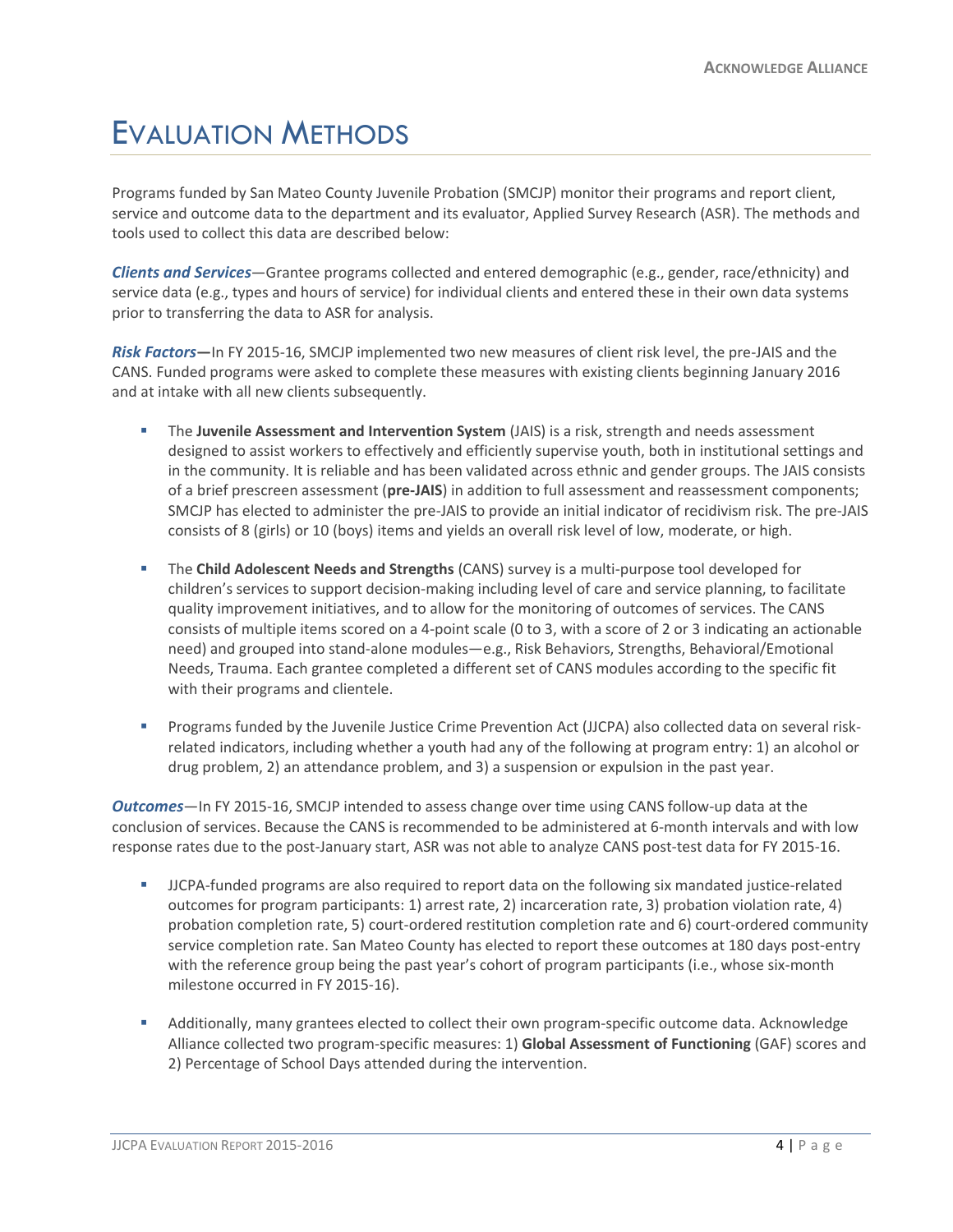## <span id="page-4-0"></span>EVALUATION FINDINGS

#### <span id="page-4-1"></span>FY 2015-16 Data Highlights

- **The average number of hours per client increased 45% while the number of clients served remained the** same compared to last year
- Acknowledge Alliance clients appear to have moderate risk levels—44% Low and 34% Moderate on the pre-JAIS; only 8% with drug/alcohol problem at entry—but lack important internal, social and community supports—79% have at least one actionable need on CANS Youth Strengths module
- While JJCPA mandated outcomes continued their downward trend, program participants showed a statistically significant 11% improvement in GAF scores over the course of services

#### <span id="page-4-2"></span>Profile of Clients Served

This year Acknowledge Alliance served 151 youth, all of whom had demographic data (see Table 1). A majority of participants were male (74%) and identified predominantly as Latino (70%), followed by White/Caucasian (8.6%), Filipino/Pacific Islander (7.3%) and Other/Multi-racial (7.3%). The average age of clients was 16.1 years. Service data was available for 136 participants who received an average of 13.6 hours of services—predominantly individual counseling (64%) and group counseling (31%).

| <b>Metric</b>                                 | <b>FY 11-12</b>                          | FY 12-13 | <b>FY 13-14</b> | <b>FY 14-15</b> | <b>FY 15-16</b> |
|-----------------------------------------------|------------------------------------------|----------|-----------------|-----------------|-----------------|
| <b>Clients &amp; Services</b>                 |                                          |          |                 |                 |                 |
| Number of clients served                      | 131                                      | 144      | 158             | 151             | 151             |
| Average number of hours of service            | 10.3                                     | 10.6     | 12.0            | 9.4             | 13.6            |
| Average time in the program (months)          | 3.6                                      | 4.3      | 3.7             | 4.0             | 3.5             |
| <b>Risk Indicators</b>                        |                                          |          |                 |                 |                 |
| Pre-JAIS Risk Level <sup>a</sup>              |                                          |          |                 |                 |                 |
| Low                                           |                                          |          |                 |                 |                 |
| Moderate                                      | Data not collected in prior fiscal years |          |                 | 34%             |                 |
| High                                          |                                          |          |                 |                 | 21%             |
| CANS Items <sup>b</sup>                       |                                          |          |                 |                 |                 |
| Clients with 3 or more actionable needs       |                                          |          |                 | 77%             |                 |
| Number of actionable needs per client         |                                          |          |                 |                 | 9.1             |
| Percent of items with actionable needs        |                                          |          |                 |                 | 12%             |
| Risk Indicators at Program Entry <sup>c</sup> |                                          |          |                 |                 |                 |
| Alcohol or drug problem                       |                                          |          |                 | 8%              |                 |
| Attendance problem                            | 22%                                      | 37%      | 49%             | 36%             | 41%             |
| Suspension/expulsion in past year             | 59%                                      | 63%      | 72%             | 56%             | 47%             |
|                                               |                                          |          |                 |                 |                 |

#### Table 1. **Client Demographics, FY 2015-16**

<span id="page-4-3"></span> $a$  n = 60 clients with pre-JAIS data.  $b$  n = 47 clients with data on a total of 75 CANS items.  $c$  n = 151 clients with risk indicator data.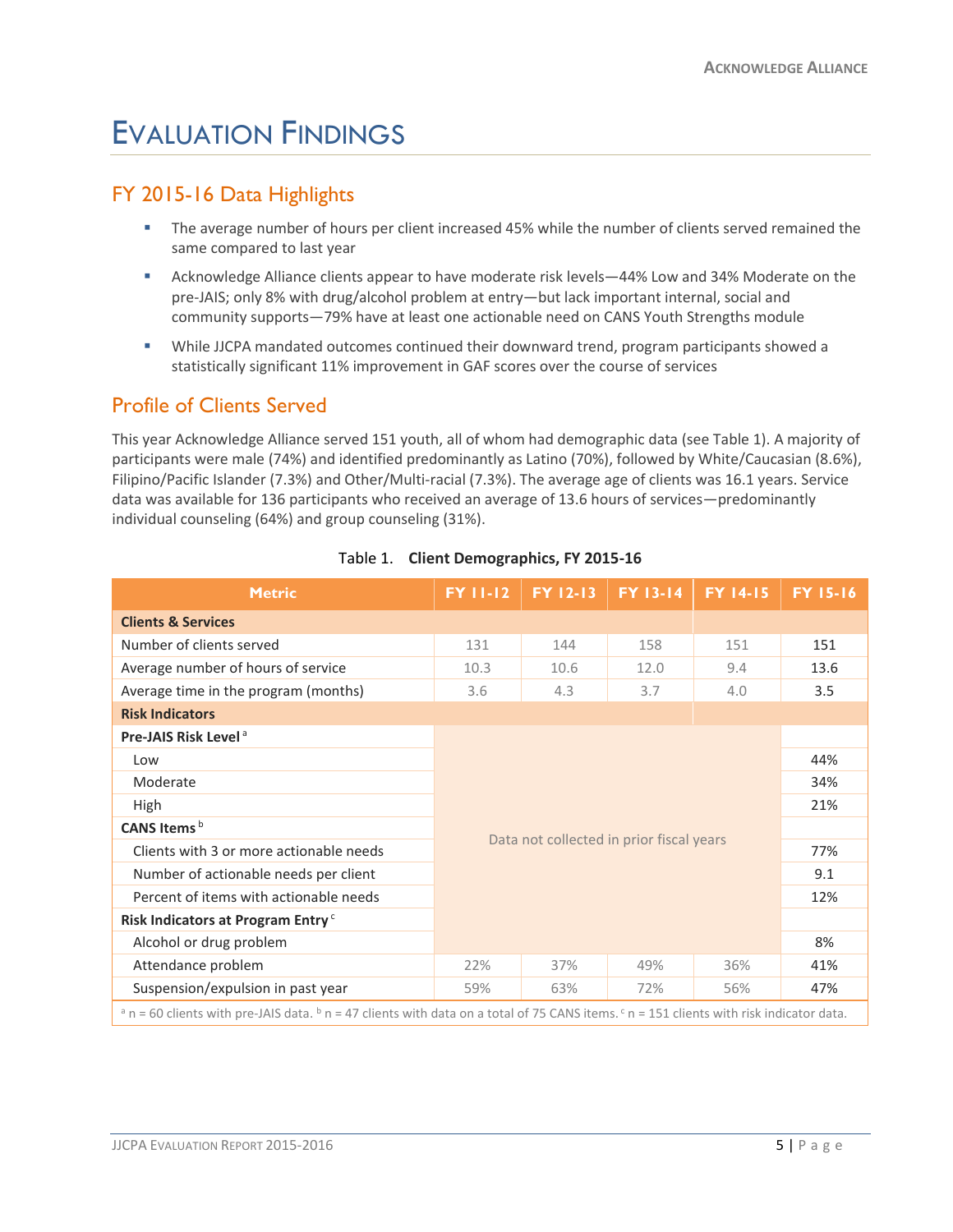#### Risk Indicators

In FY 2015-16, Acknowledge Alliance served clients across the risk spectrum. Participants assessed with the pre-JAIS were predominantly Low (44%) and Moderate risk (34%), almost half of clients had problems at program entry with attendance (41%) or prior suspension/expulsion (47%), and 8% had a drug or alcohol problem.



Figure 1. **Percent of clients with at Least 1 Moderate or Significant Need by CANS Module**

Note: n = 47 clients who completed a total of 75 items

On the CANS assessment, 77% of respondents had actionable needs on 3 or more items and the average number of actionable needs per clients was 9.1, slightly less than the average across all funded programs (9.5). Figure 1 presents the percentage of clients with at least one actionable need on each of the 7 CANS modules Acknowledge Alliance administered. The Youth Strengths module had the highest percentage of participants with actionable needs (79%) indicating that participating youth lack important internal (e.g., resilience, optimism), social (e.g., family strengths/support, relationship permanence) and community (e.g., community connection, educational setting) resources and supports. The Juvenile Justice module had the lowest rate (4%); it should be noted that current risk must be serious and immediate to warrant an actionable need on this domain (e.g., 1 or 2 arrests in past 30 days vs. arrest history but none in last 30 days; risk to community residents vs. risk to community property). A majority of youth (51%) also had needs on the Life Functioning module, which assesses how the youth is functioning across individual, family, peer, school and community realms.

#### <span id="page-5-0"></span>Justice Outcomes

Table 2 presents justice-related outcomes for 118 youth whose six month post-entry evaluation milestone occurred in FY 2015-16. Thus, data presented in this section are for youth who enrolled in the program in the 2015 calendar year. As shown, rates for Arrests, Incarcerations and Probation Violations dropped substantially from previous fiscal years. Rates of completion of court-ordered Probation, Restitution and Community Service also continued their multi-year downward trends in both sample size and completion rate.

The Percentage of School Days Attended during the intervention (84.9%) decreased 5.5 percentage points from last year (see Table 2). New for FY 2015-16, ASR also found that 46% of students were 'chronically absent' (i.e., missed 10% or more of school days, both excused and unexcused absences). This is a key early warning indicator of students likely to drop out of high school and a risk factor known to significantly predict delinquency.<sup>1</sup>

 $\overline{a}$ 

<sup>&</sup>lt;sup>1</sup> Please refer to the Local Action Plan 2011-2015 for a list of risk factors identified in the literature, and for a list of needs to be addressed by Local Action Plan strategies.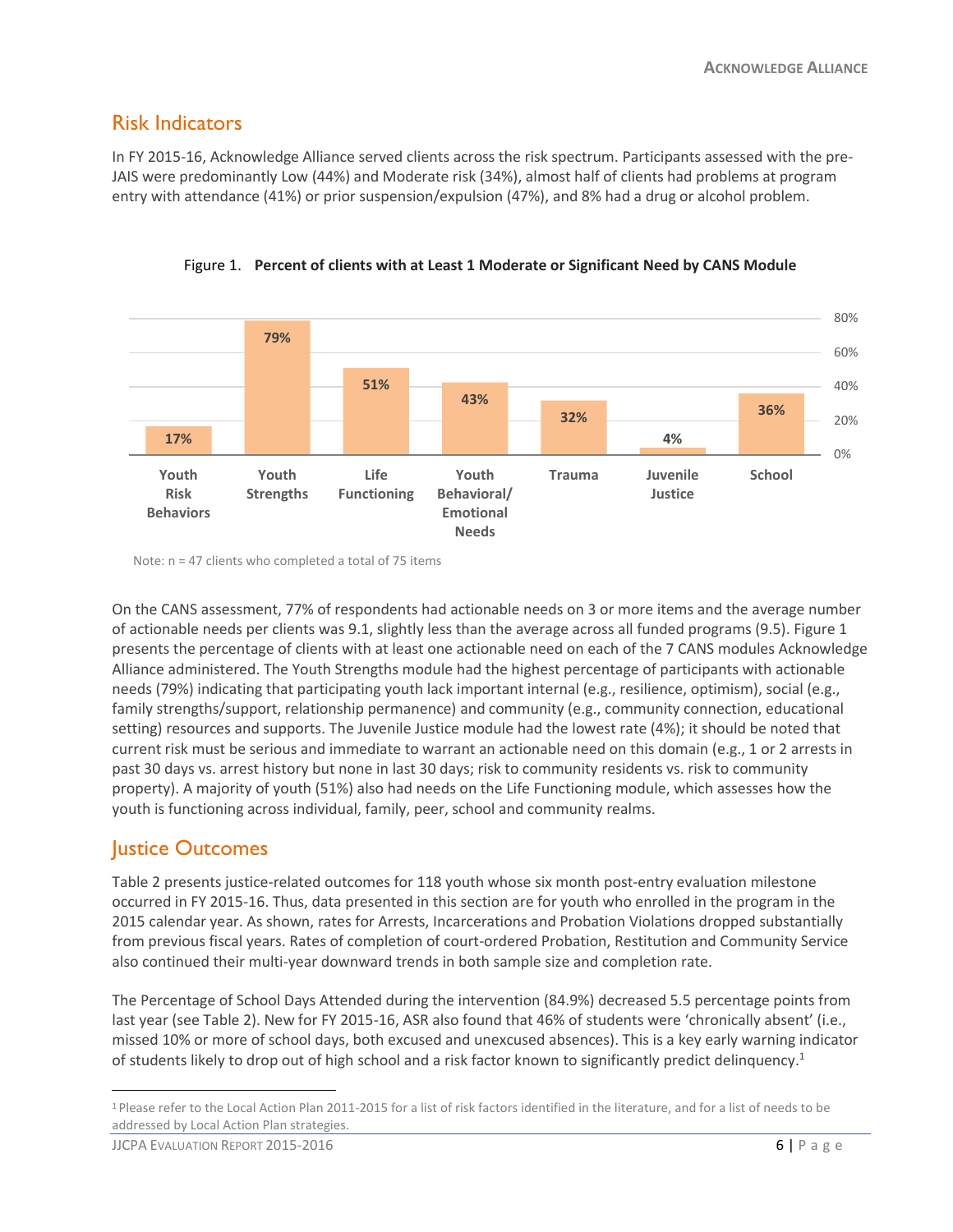| <b>Metric</b>                                | <b>FY 11-12</b>                          | FY 12-13 | <b>FY 13-14</b> | <b>FY 14-15</b> | <b>FY 15-16</b> |
|----------------------------------------------|------------------------------------------|----------|-----------------|-----------------|-----------------|
| <b>Outcomes</b>                              |                                          |          |                 |                 |                 |
| Justice Outcomes <sup>a</sup>                |                                          |          |                 |                 |                 |
| Arrests (for a new law violation)            | 15%                                      | 25%      | 20%             | 19%             | 9%              |
| Incarcerations                               | 35%                                      | 32%      | 38%             | 27%             | 13%             |
| <b>Probation violations</b>                  | 29%                                      | 36%      | 22%             | 38%             | 15%             |
| Completed court-ordered probation            | 12%                                      | 14%      | 17%             | 4%              | 2%              |
| Completed court-ordered restitution          | 22%                                      | 19%      | 44%             | 25%             | 0%              |
| Completed court-ordered community service    | 36%                                      | 25%      | 27%             | 11%             | 14%             |
| <b>Program-specific Outcomes</b>             |                                          |          |                 |                 |                 |
| Percentage of School Days Attended b         | 87%                                      | 88%      | 89%             | 90%             | 85%             |
| Clients Missing $\geq 10\%$ of School Days b | Data not collected in prior fiscal years |          |                 |                 | 46%             |
| Increase in GAF scores                       |                                          |          | 9%              | 11%             |                 |

#### Table 2. **Justice and Program-Specific Outcomes, FY 2015-16**

<sup>a</sup> Sample sizes vary for each FY and indicator; for FY 2016, n = 118 for Arrests and Incarcerations, n = 46 for Probation Violations and Completed Probation, n = 7 for Completed Restitution and Completed Community Service. <sup>b</sup> Possible school days attended during intervention.

#### <span id="page-6-0"></span>Program-specific Outcomes

Acknowledge Alliance used the Global Assessment of Functioning (GAF) scale which rates the social, occupational, and psychological functioning of the youth on a scale from 1 (functioning poorly) to 100 (functioning well). Table 3 illustrates the pre- and post-test scores by school. Across all schools, 125 youth were administered the GAF at pre- and post-test. The average score was 54.9 at pre and 60.8 at post, a statistically significant increase. Ninetyeight (98) of the 125 clients (78%) demonstrated an increase in their GAF score over time, while only 8 (6%) decreased.

| <b>School</b>    | <b>Number of</b><br><b>Matched Clients</b> | <b>Average GAF</b><br>(Pretest) | <b>Average GAF</b><br>(Posttest)                                                                                        | <b>Percent Increase</b> |
|------------------|--------------------------------------------|---------------------------------|-------------------------------------------------------------------------------------------------------------------------|-------------------------|
| Redwood          | 7                                          | 46.9                            | 61.1                                                                                                                    | 30%                     |
| Multiple Schools | 12                                         | 46.4                            | 58.5                                                                                                                    | 26%                     |
| Gateway          | 21                                         | 54.3                            | 61.1                                                                                                                    | 13%                     |
| Menlo-Atherton   | 11                                         | 51.5                            | 57.8                                                                                                                    | 12%                     |
| Hillcrest        | 19                                         | 49.2                            | 54.2                                                                                                                    | 10%                     |
| Sequoia          | 23                                         | 63.1                            | 68                                                                                                                      | 8%                      |
| Carlmont         | 15                                         | 57.3                            | 60.8                                                                                                                    | 6%                      |
| Canada           | 5                                          | 65.6                            | 66.8                                                                                                                    | 2%                      |
| Woodside         | 12                                         | 58.6                            | 59.3                                                                                                                    | 1%                      |
| All schools      | 125                                        | 54.9                            | 60.8                                                                                                                    | 11%                     |
|                  |                                            |                                 | Note: For all schools, improvement over time was statistically significant. Paired-samples $t_{124}$ = 9.327, p < .001. |                         |

#### Table 3. **GAF Pre- and Post-test Scores by School**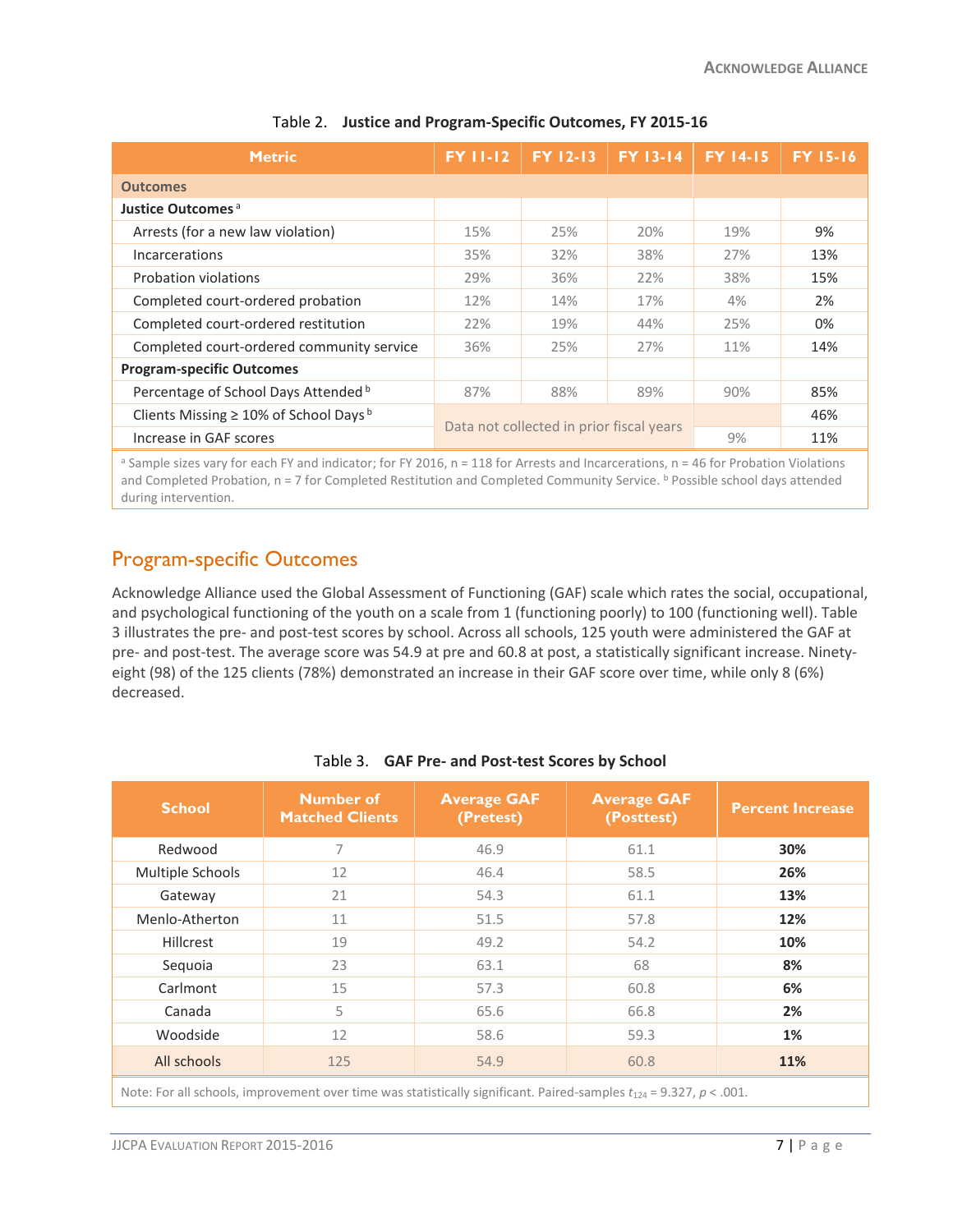#### <span id="page-7-0"></span>Client Vignette

As a way to illustrate the effort of Acknowledge Alliance's Court and Community School Counseling program and the benefits to its participants, staff provided a summarized case history of one client served this year.

| <b>Name of focus</b><br>client:                                                                                                                  | "Mateo"                                                                                                                                                                                                                                                                                                                                                                                                                                                                                                                                                                                                                                                                                                |
|--------------------------------------------------------------------------------------------------------------------------------------------------|--------------------------------------------------------------------------------------------------------------------------------------------------------------------------------------------------------------------------------------------------------------------------------------------------------------------------------------------------------------------------------------------------------------------------------------------------------------------------------------------------------------------------------------------------------------------------------------------------------------------------------------------------------------------------------------------------------|
| Age and sex of<br>client:                                                                                                                        | 14 at first session $-$ 18 at final session $-$ Male                                                                                                                                                                                                                                                                                                                                                                                                                                                                                                                                                                                                                                                   |
| <b>Reason for</b><br>referral:                                                                                                                   | The director of Attendance and Welfare for the Sequoia Union High School District<br>referred Mateo because he was involved in a felony case as a 12 year old, 7 <sup>th</sup><br>grader. He was transitioning into mainstream high school while still being<br>consumed by the court system, probation, immigration issues and strained familial<br>dynamics due to the case. The above issues caused Mateo to develop a need for<br>mental health support.                                                                                                                                                                                                                                           |
| <b>Client's behavior,</b><br>affect and<br>appearance when<br>they first started<br>your program:                                                | Mateo first came to us as a 14-year-old who appeared to be no older than an 11- or<br>12-year-old in stature. He was petite, had a sweet and innocent look and feel to his<br>face and presence. He presented as scared and withdrawn, but always extremely<br>respectful. Mateo was very careful with how forthcoming he was. It was clear that<br>he was experiencing family strife, immigration terror and academic difficulties<br>leading to symptoms of anxiety, depression and complex trauma; however, he<br>shared very little.                                                                                                                                                               |
|                                                                                                                                                  | He came to session every week, but remained on the surface for months. He<br>initially seemed to be in our voluntary program because he needed to be, as if he<br>was involved due to fear of being reprimanded rather than to gain support and/or<br>work on himself and his symptoms. Yet, despite this initial feeling, he was aware<br>that it was never mandatory. Mateo would eventually complete four years of<br>voluntary treatment.                                                                                                                                                                                                                                                          |
| <b>What activities did</b><br>your client engage<br>in and was their<br>engagement<br>consistent?                                                | As a sophomore, due to his particular needs and his commitment to therapy,<br>Mateo was chosen to be a part of a pilot program where Acknowledge Alliance<br>partnered with The Wildlife Associates (a sanctuary for wildlife) for their "At-Risk<br>Youth Program" (http://www.wildlifeassociates.org/html/programs_atrisk.html).<br>Mateo had 100% attendance to this program and would speak very highly of the<br>experience, or in his words "opportunity," during his therapeutic sessions. He was<br>able to connect, appreciate and learn to open up by way of being with the animals,<br>their stories and the mentors that worked with them. Mateo was beginning to<br>learn to trust again. |
| <b>Describe client's</b><br>affect, behavior or<br>appearance toward<br>the end of your<br>program, noting<br>any ways in which<br>they changed. | By the time Mateo was a senior in high school he was a young man who had grown<br>(physically, mentally and emotionally) into a model student, friend, son and client.<br>He had successfully completed all probation requirements, built strong<br>relationships/attachments, gained trust within his family again and was a<br>committed, forthcoming and reliable client. His demeanor was gleeful, confident<br>and he spoke of high hopes for his future.                                                                                                                                                                                                                                         |
| What did your<br>client learn as a<br>result of this<br>program?                                                                                 | During a speech given by Mateo, as he accepted a Role Model Student award, he<br>stated that through therapy he learned the importance of "thinking before you act"<br>and that, like the animals at Wildlife Associates, "trust can give you a second<br>chance." He also spoke about the importance of familial support and mentorship.                                                                                                                                                                                                                                                                                                                                                              |